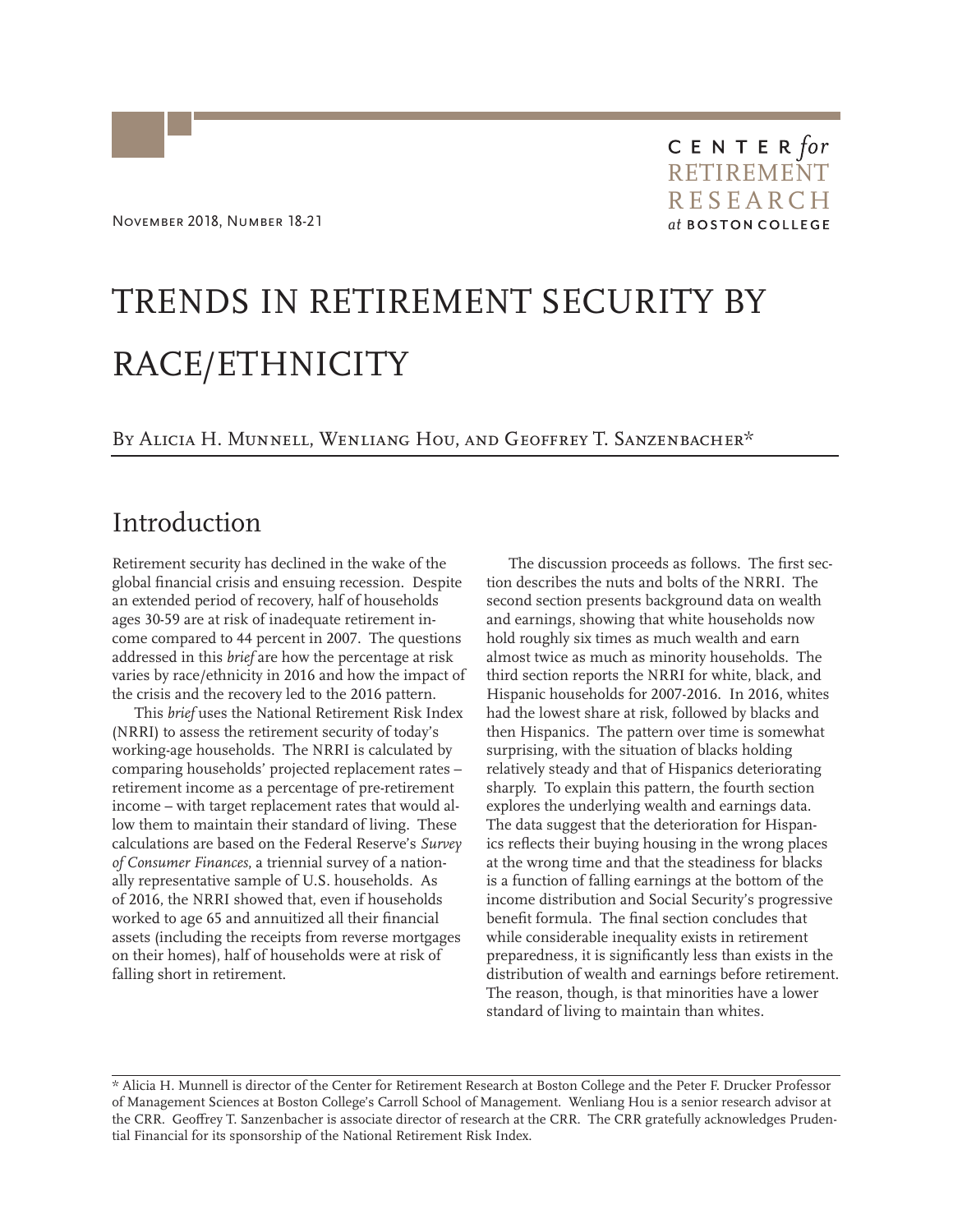### Nuts and Bolts of the NRRI

Calculating the NRRI involves three steps: 1) projecting a replacement rate for each household; 2) constructing a target replacement rate that would allow each household to maintain its pre-retirement standard of living in retirement; and 3) comparing the projected and target replacement rates to find the percentage of households "at risk."

Retirement income at age 65, which is defined broadly to include all of the usual suspects plus housing, is derived by projecting the assets that households will hold at retirement, based on the stable relationship between wealth-to-income ratios and age that is evident in the 1983-2016 *Surveys of Consumer Finances* (SCFs). As shown in Figure 1, wealth-toincome lines from each survey rest virtually on top of one another, bracketed by 2007 values on the high side and 2013 values on the low side.

Figure 1. Ratio of Wealth to Income by Age from the *Survey of Consumer Finances*, 1983-2016



*Sources:* Authors' calculations based on U.S. Board of Governors of the Federal Reserve System, *Survey of Consumer Finances* (1983-2016).

Sources of retirement income that are not derived from SCF-reported wealth are estimated directly. For defined benefit pension income, the projections are based on the amounts reported by survey respondents who have already retired. For Social Security, benefits are calculated directly based on estimated earnings histories for each member of the household.

A calculation of projected replacement rates also requires income *prior to* retirement. The items that comprise pre-retirement income include earnings, the return on taxable financial assets, and imputed rent from housing. In essence, with regard to wealth, income in retirement equals the annuitized value of all financial and housing assets; income before retirement is simply the return on those same assets.<sup>1</sup> Average lifetime income then serves as the denominator for each household's replacement rate.

Determining the share of the population at risk requires comparing projected replacement rates with the appropriate target rates. Target replacement rates are estimated for different types of households assuming that households spread their income so as to have the same level of consumption in retirement as they had before they retired. Households whose projected replacement rates fall more than 10 percent below their target are deemed to be at risk of having insufficient income to maintain their pre-retirement standard of living. The NRRI is simply the percentage of *all* households that fall more than 10 percent short of their target.

In 2016, the year of the most recent SCF, the overall share at risk was 50 percent – still considerably higher than it was before the financial crisis (see Figure 2).



#### Figure 2. The National Retirement Risk Index, 2004-2016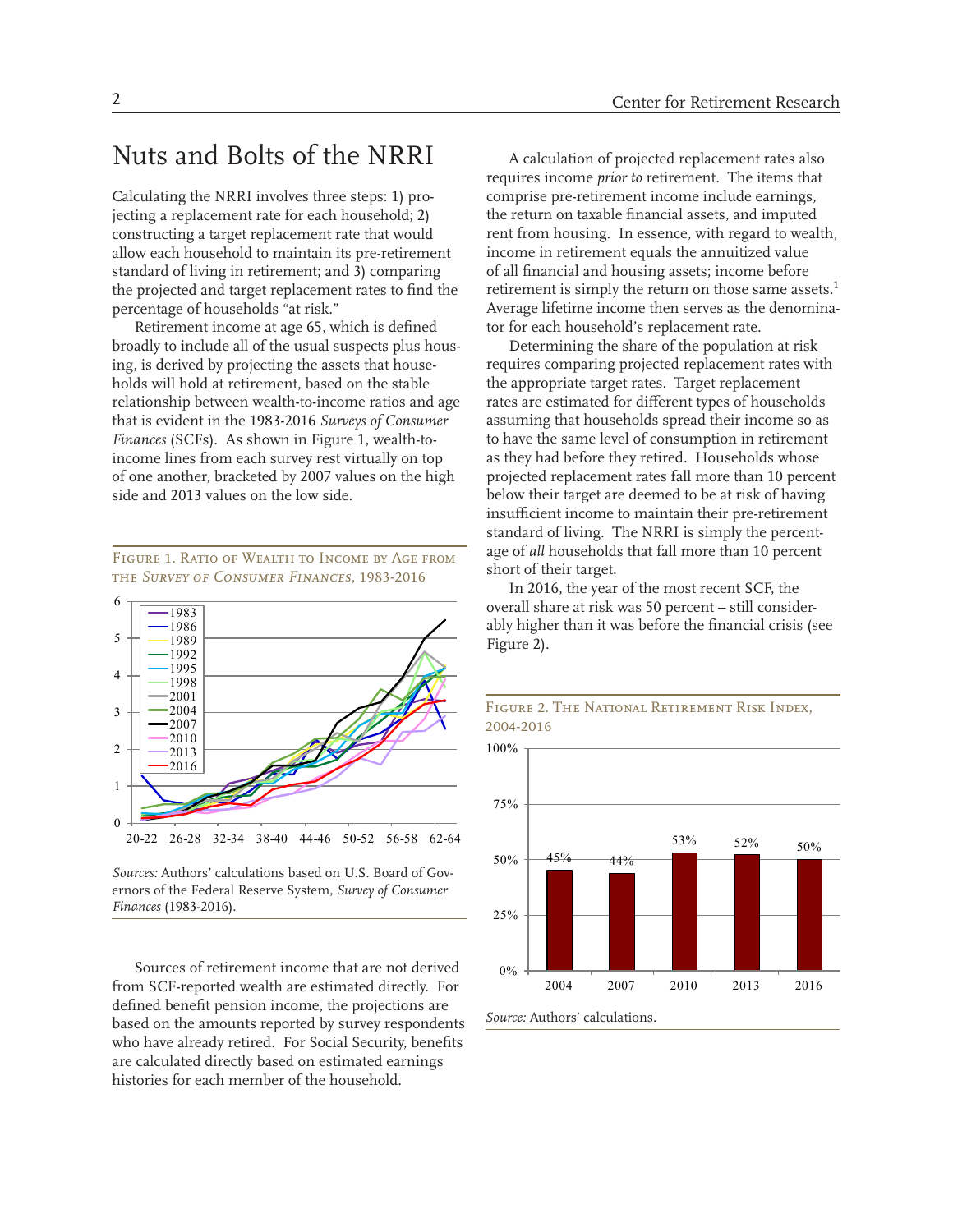# Wealth and Earnings by Race/Ethnicity

Before looking at retirement preparedness, it is useful to understand the levels of wealth and earnings for white, black, and Hispanic households ages 30-59 included in the NRRI sample.<sup>2</sup>

In terms of wealth, two patterns stand out (see Table 1). First, wealth for all households has not recovered from the global financial crisis; wealth (in 2016 dollars) remains lower in 2016 than in 2007. Second, the wealth of white households is many multiples of that for black and Hispanic households, and those multiples increased sharply after 2007, peaking in 2013 and falling back slightly in 2016.<sup>3</sup>

Table 1. Median Net Wealth (in 2016 Dollars) by Race/Ethnicity, 2007-2016

| Race/ethnicity | 2007      | 2010      | 2013      | 2016      |
|----------------|-----------|-----------|-----------|-----------|
|                | Level     |           |           |           |
| White          | \$183,100 | \$113,400 | \$106.000 | \$132.100 |
| Black          | 39,000    | 18,500    | 13,300    | 18,300    |
| Hispanic       | 59,300    | 21,800    | 17,700    | 24,400    |
|                |           | Ratio     |           |           |
| White/Black    | 4.7       | 6.1       | 8.0       | 7.2       |
| White/Hispanic | 3.1       | 5.2       | 6.0       | 5.4       |
|                |           |           |           |           |

*Sources:* Authors' calculations from the SCF (2007-2016).

The story for earnings is somewhat different (see Table 2). By 2016, median household earnings for white households had recovered from the financial crisis, but earnings for black and Hispanic households were still below their 2007 levels. Second, the disparity in earnings is less dramatic than the disparity in wealth but still very significant, with whites earning about twice that of blacks and Hispanics.<sup>4</sup>

How lower earnings and wealth translate into retirement preparedness is not straightforward. On the one hand, lower earnings make it more difficult to save for retirement. Moreover, lower wealth means minorities are less likely to own a home, which could support their consumption in retirement. On the other hand, lower earnings mean a lower target income to replace in retirement and a higher replacement rate from Social Security's progressive benefit formula. In other words, the topic requires further exploration.

#### Table 2. Median Household Earnings (in 2016 Dollars) by Race/Ethnicity, 2007-2016

|                | 2007     | 2010     | 2013     | 2016     |  |
|----------------|----------|----------|----------|----------|--|
| Race/ethnicity | Level    |          |          |          |  |
| White          | \$63,900 | \$61.800 | \$62,800 | \$67,200 |  |
| <b>Black</b>   | 39,100   | 35,700   | 32,100   | 37,000   |  |
| Hispanic       | 44,000   | 36,100   | 35.400   | 38,000   |  |
|                | Ratio    |          |          |          |  |
| White/Black    | 1.6      | 1.7      | 2.0      | 1.8      |  |
| White/Hispanic | 1.5      | 1.7      | 1.8      | 1.8      |  |

*Sources:* Authors' calculations from the SCF (2007-2016).

## NRRI by Race/Ethnicity

Table 3 presents the NRRI for white, black, and Hispanic households ages 30-59 from 2007 to 2016. As expected, whites have the lowest percentage at risk – with 48 percent unable to maintain their standard of living in retirement. Blacks have a somewhat higher share at risk with 54 percent, while Hispanics show 61 percent at risk.

#### Table 3. NRRI by Race/Ethnicity, 2007-2016

| Race/ethnicity | 2007 | 2010 | 2013 | 2016 |
|----------------|------|------|------|------|
| White          | 42%  | 49%  | 48%  | 48%  |
| Black          | 52   | 60   | 57   | 54   |
| Hispanic       | 51   | 63   | 68   | 61   |
| A11            | 44   | 53   | 52   | 50   |

*Source:* Authors' calculations.

The 2016 pattern for blacks and Hispanics is very different than that in 2007. At that time, the two groups were about equal; by 2016 the NRRI for black households had increased only slightly, while that for Hispanic households had risen by 10 percentage points. The question is what explains these divergent trends in retirement risk. How much of the increase is due to the financial crisis and ensuing recession and how much to other ongoing changes affecting households' assets and income?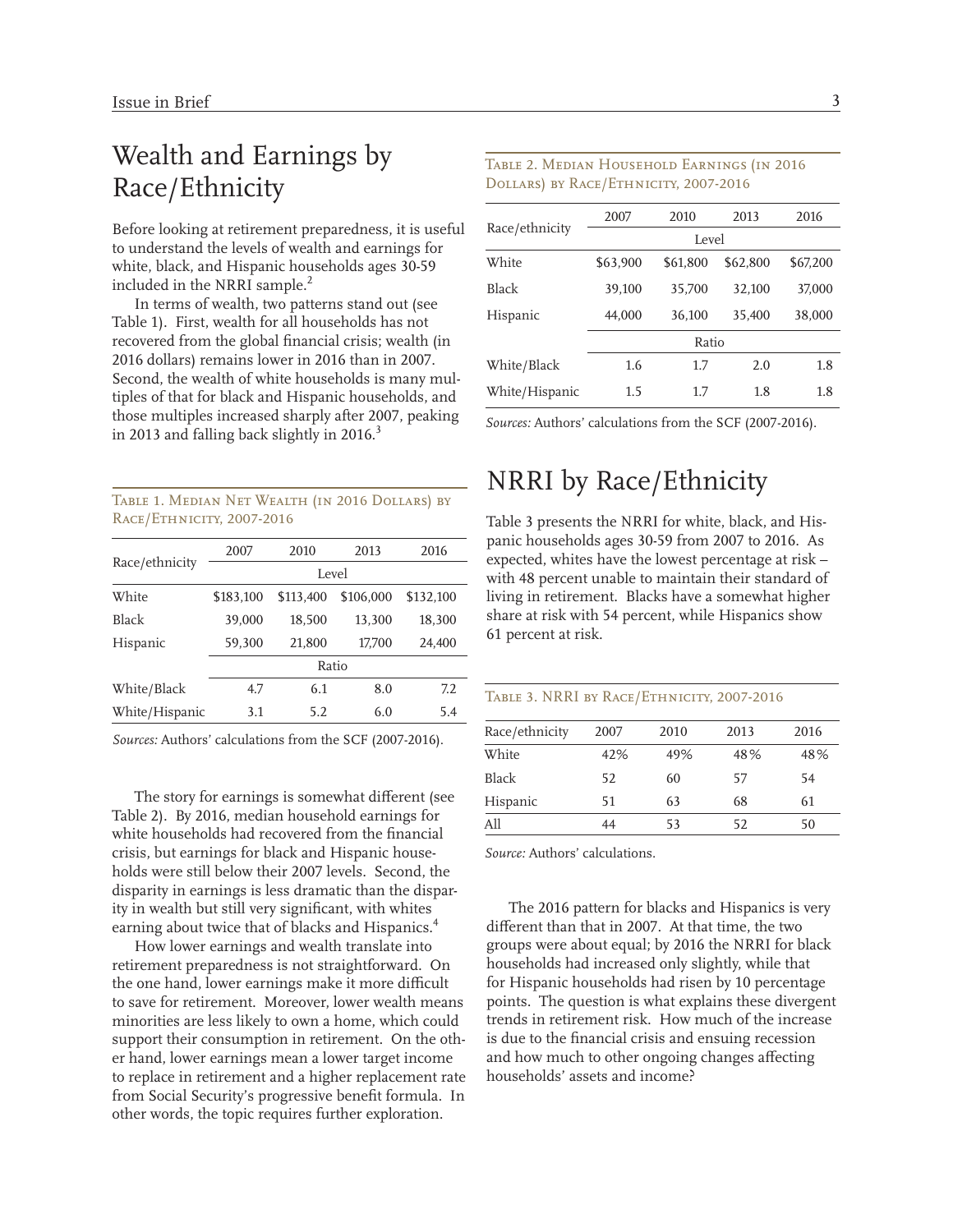# NRRI Changes since the Crisis by Race/Ethnicity

The three possible areas where the financial crisis and ensuing recession could affect the NRRI for white, black, and Hispanic households differently are retirement plans, housing, and wage growth.

#### *Retirement Plans*

Employer-sponsored retirement plans are unlikely to be the source of the differing patterns of blacks and Hispanics for two reasons. First, black workers were more likely than Hispanic workers to participate in a plan and therefore were more exposed to losses than their Hispanic counterparts (see Figure 3).<sup>5</sup>

Figure 3. Percentage of Workers Participating in a Retirement Plan, 2007 and 2016, by Race/Ethnicity



Second, by 2016, any effect of the financial crisis on retirement assets in defined contribution plans had dissipated with the recovery (see Figure 4). $^6$ Thus, retirement plans cannot explain the relative stability of the NRRI for blacks or the sharp jump for Hispanics.

### *Housing*

In contrast to retirement plans, which are held primarily by middle- and higher-income households, the house is an important asset across the income



Figure 4. Dow Jones Wilshire 5000 Index (Real),

*Sources:* Wilshire Associates (2018); and U.S. Bureau of Labor Statistics (2018).

spectrum; and home prices have experienced a major boom and bust cycle since 2000 (see Figure 5). In the NRRI, home ownership and home prices have a significant impact because households are assumed to access their home equity at retirement by taking out a reverse mortgage. The higher the home value, the more households can extract in cash and turn into an income stream through annuitization. Households of all races were hurt by the collapse of home prices, and even by 2016, home prices had not recovered to their pre-crisis levels.





*Source:* S&P CoreLogic Case-Shiller U.S. National Home Price NSA Index (2018).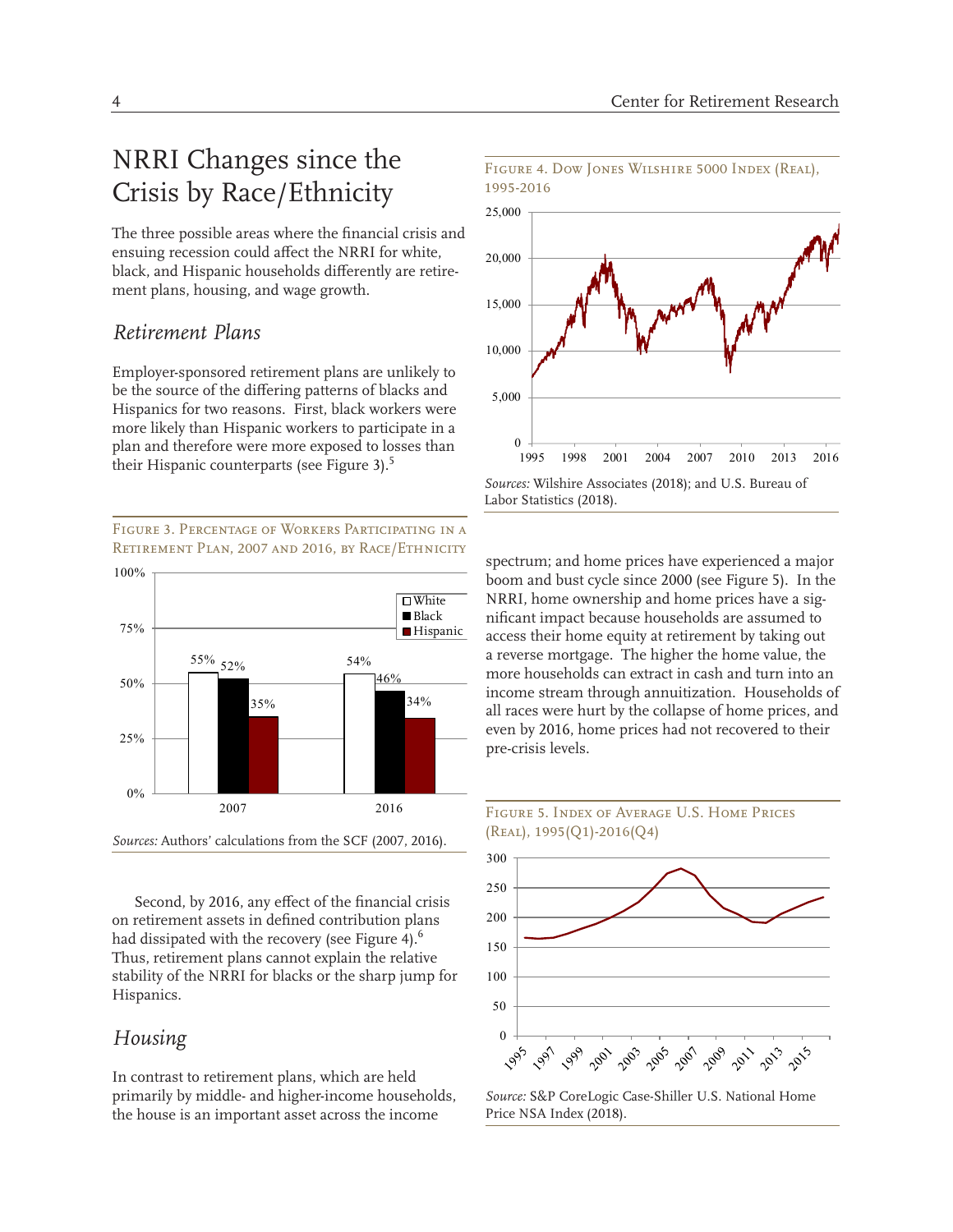However, the pain was not distributed evenly. While the decline in house values was about the same for blacks and whites, Hispanic households saw their median value drop by 41 percent between 2007 and 2016 (see Table 4). $<sup>7</sup>$ </sup>

| TABLE 4. MEDIAN NET VALUE OF HOUSING (IN 2016 |
|-----------------------------------------------|
| DOLLARS) FOR HOMEOWNERS, BY RACE/ETHNICITY,   |
| 2007 AND 2016                                 |

| 2007      | 2016     | % change<br>2007-2016 |
|-----------|----------|-----------------------|
| \$108,809 | \$86,000 | $-21%$                |
| 62,507    | 49,000   | $-22$                 |
| 109,966   | 65,000   | -41                   |
|           |          |                       |

*Sources:* Authors' calculations from the SCF (2007, 2016).

The reason for the serious hit to Hispanics' home equity is that the housing downturn had a distinct geographic pattern, with Nevada, Florida, Arizona, and California experiencing the sharpest declines. In each of these states, Hispanics account for one-quarter to one-third of the population ages 30-59 (see Figure 6).

Figure 6. States with Largest Percentage Decline in Median Home Prices During 2006-2010, and Share of Hispanic Households Ages 30-59 in 2016



Overall, about 40 percent of all Hispanic households in the country resided in the hardest-hit states. In contrast, only 20 percent of white and black households lived in the hardest-hit states. Before the housing bubble burst, Hispanic households in these states had a net worth more than four times the net worth of Hispanics elsewhere; after the bubble burst, the net worth of Hispanics had equalized across regions.<sup>8</sup>

The decline in housing values was only part of the damage done by the bursting of the housing bubble; the other dimension is homeownership. Homeownership rates in 2016 were lower across the board than in 2007 (see Figure 7). The declines, however, have been particularly large for black and Hispanic households; less than half of these households now own homes.<sup>9</sup> Since home equity is a major source of retirement income in the NRRI, the decline in homeownership, combined with the decline in home values, has hurt minorities, and the story has been particularly bad for Hispanics who bought homes in the wrong place at the wrong time. $^{10}$ 

Figure 7. Percentage of Households Ages 30-59



### *Wage Growth*

The lingering puzzle is why the NRRI for black households increased by less than for white households. As shown earlier, the NRRI for white households increased from 42 percent in 2007 to 48 percent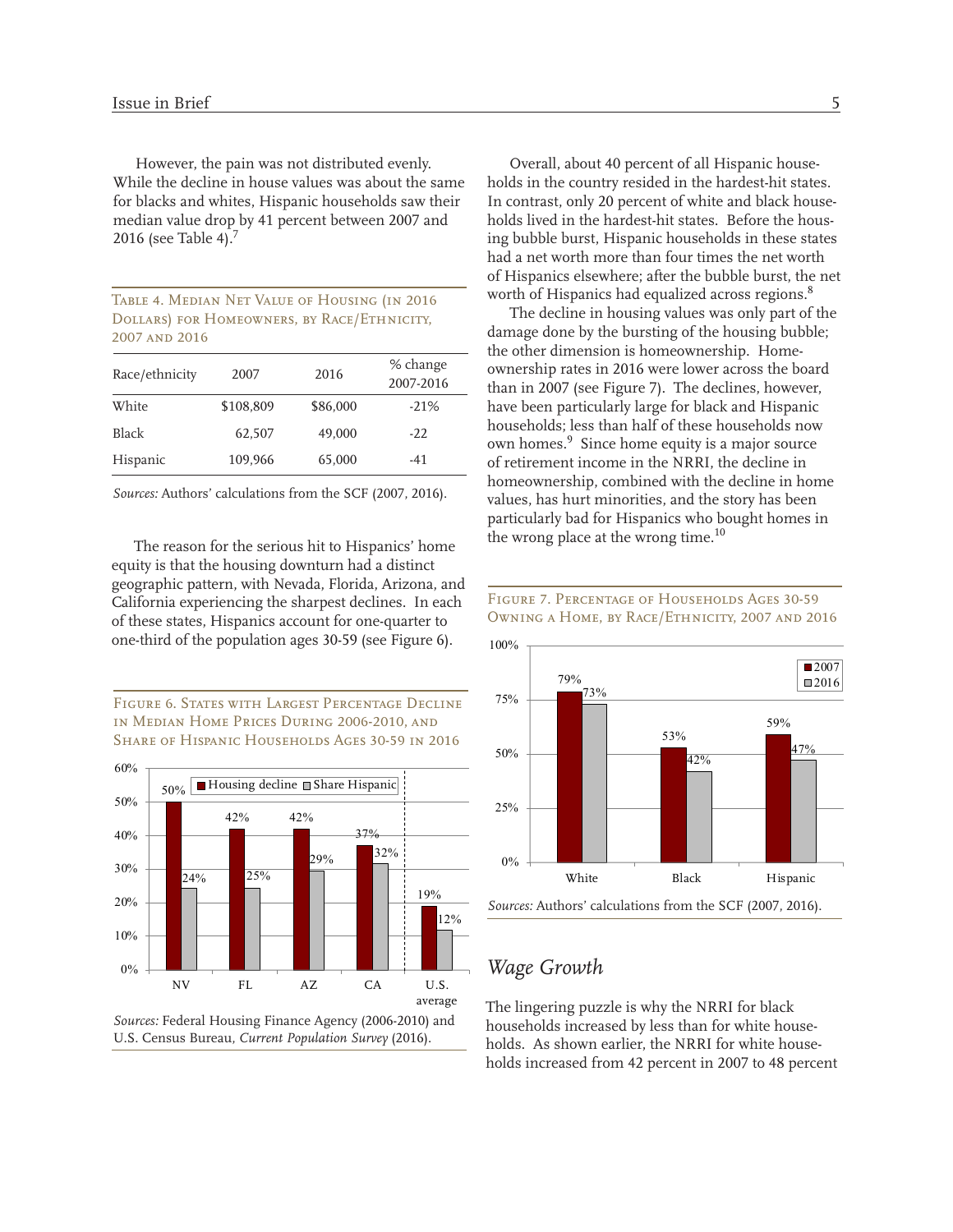in 2016; the comparable numbers for black households were 52 percent to 54 percent. Blacks were hit hard by the recession following the financial crisis. Their unemployment rate, which started at a relatively high level, reached 17 percent by 2010 (see Figure 8). Yet, something protected black households from serious deterioration in their retirement preparedness.

Figure 8. Unemployment Rate, by Race/Ethnicity, 2007-2016



*Sources:* Authors' calculations from the *Current Population Survey* (CPS) (2007-2016).

The story appears to be that Social Security replacement rates increased sharply in response to the collapse of earnings among black households at the bottom of the income distribution. By 2016, the median earnings for black households in the bottom quartile were only \$11,700 compared to \$20,000 for Hispanic households (see Table 5).

Table 5. Median Earnings for Households in the Lowest Income Quartile, by Race/Ethnicity, 2007-2016

| Earnings     | 2007     | 2010     | 2013     | 2016     |
|--------------|----------|----------|----------|----------|
| White        | \$22,000 | \$17,200 | \$16,100 | \$15,600 |
| <b>Black</b> | 19.300   | 17.200   | 14.800   | 11.700   |
| Hispanic     | 22,300   | 21,500   | 21,400   | 20,000   |

Note: The lowest income quartile (which includes those with zero income) is for all U.S. households; these households are then divided by race/ethnicity.

*Sources*: Authors' calculations from the SCF (2007, 2016).

The collapse in earnings for low-income black households has boosted the Social Security replacement rates in the NRRI calculation (See Table 6). This increase, a result of Social Security's progressive benefit formula, appears to explain why the retirement readiness of black households held roughly steady.<sup>11</sup> Note that a steady NRRI does not mean that low-income black households will fare well in retirement. Their decline in earnings means that their preretirement standard of living is lower in 2016 than in 2007; and a roughly steady NRRI means simply that their risk of not being able to maintain that lower standard has not increased much.

#### Table 6. Average Social Security Replacement RATE, BY RACE/ETHNICITY, 2007-2016

| Race/ethnicity | 2007 | 2010 | 2013 | 2016 |
|----------------|------|------|------|------|
| White          | 36%  | 37%  | 37%  | 36 % |
| <b>Black</b>   | 40   | 43   | 43   | 45   |
| Hispanic       | 44   | 46   | 47   | 45   |

*Source*: Authors' calculations.

# Conclusion

A shocking gap exists between the wealth holdings and incomes of white households on the one hand and black and Hispanic households on the other. Documenting that gap, however, says little about the retirement preparedness of these households. Retirement preparedness is typically defined as the risk of not being able to maintain a household's pre-retirement standard of living – a risk the NRRI is designed to capture. As it turns out, maintaining a low level of income with little wealth may not be that much more difficult than maintaining a high level of income with lots of wealth. A key reason is that Social Security, with its progressive benefit formula, boosts the replacement rates for low earners, which helps explain why the gap in the NRRI between blacks and whites has narrowed since the financial crisis and recession. Nothing could compensate, however, for the severe loss of housing wealth experienced by Hispanic households living in states hard hit by the bursting of the housing bubble. As a result, they face a much greater chance of being unable to maintain even their lower levels of pre-retirement income in retirement.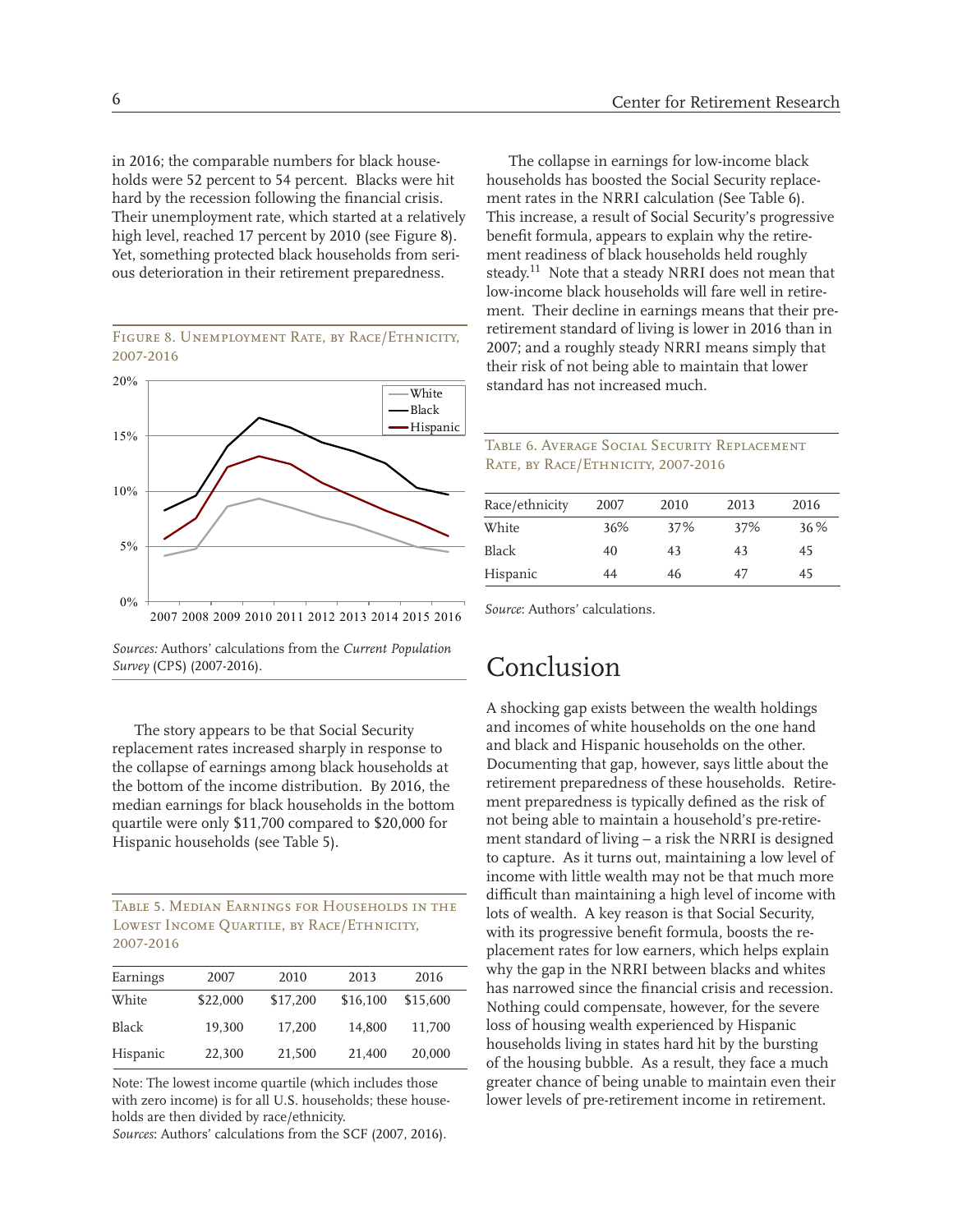### Endnotes

1 For the measures of retirement income and preretirement income, both mortgage debt and nonmortgage debt are subtracted from the appropriate income components.

2 For more on racial disparities in wealth, earnings, and other sources of income – including their underlying causes – see Shapiro, Meschede, and Osoro (2013), Sullivan et al. (2015), Brown (2016), White (2016), and Traub et al. (2016).

3 Other studies document a similar wealth pattern, such as Pew Research Center (2013), Kochhar and Fry (2014), Kochhar and Cilluffo (2017), and Dettling et al. (2017). Masterson et al. (2017) examine the changes in overall economic well-being by race/ethnicity.

4 For a more detailed look at the racial gap by different sources of household income (during a somewhat earlier period), see Monnat, Raffalovich, and Tsao (2012).

5 A report from the Pew Charitable Trusts (2016) shows similar plan participation rates. Even when Hispanics do participate in a retirement plan, Voya Retirement Research Institute (2012) finds that they are less likely than other participants to receive the full employer match.

6 The few workers in the private sector and the many in the public sector covered by defined benefit plans most likely saw no change in their promised benefits. While state and local governments did make cuts to their plans in the wake of the financial crisis, these cuts typically affect only new hires.

7 In addition, Goodman, Kaul, and Zhu (2017) find that Hispanics' overall financial situation is most vulnerable to a decline in house prices because their housing equity is a greater share of their total net worth than it is for for blacks or whites.

8 This finding is from Kochhar, Fry and Taylor (2011), who also included Michigan in their analysis of the hardest-hit states.

9 See Desilva and Elmelech (2012) for an analysis of the causes of racial/ethnic disparities in homeownership.

10 Krivo and Kaufman (2004) suggest another factor, unrelated to the recent economic cycle, that affects racial disparities in housing values; Hispanic and black homeowners experience slower appreciation in their house prices than do white homeowners.

11 Not surprisingly, given the wealth disparities discussed earlier, blacks – especially those in the lower part of the income distribution – tend to rely on Social Security for a much greater percentage of their retirement income than whites (Dushi, Iams, and Trenkamp, 2017).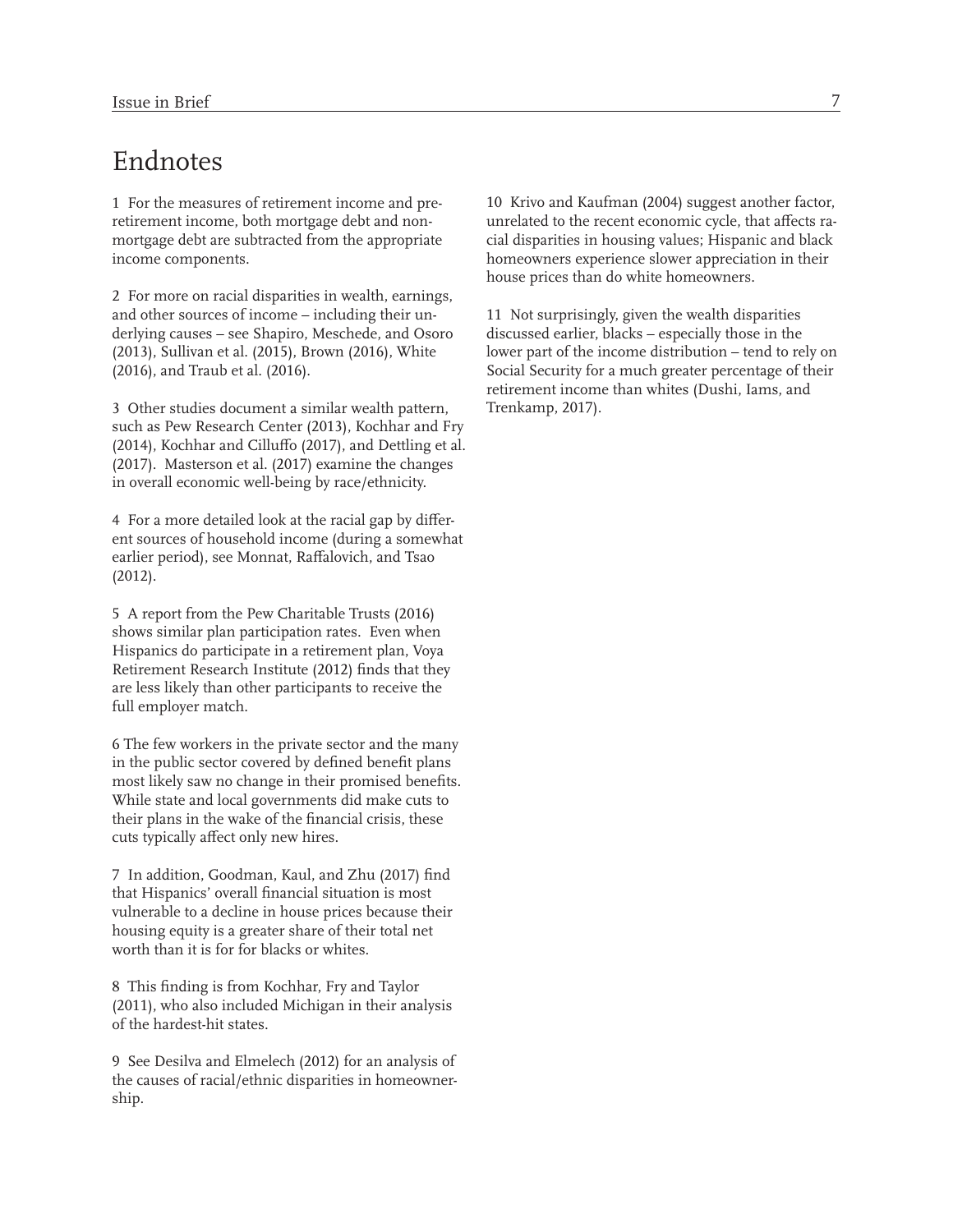# References

- Brown, Tyson H. 2016. "Diverging Fortunes: Racial/ Ethnic Inequality in Wealth Trajectories in Middle and Late Life." *Race and Social Problems* 8(1): 29- 41.
- Desilva, Sanjaya and Yuval Elmelech. 2012. "Housing Inequality in the United States: Explaining the White-Minority Disparities in Homeownership." *Housing Studies* 27(1): 1-26.
- Dettling, Lisa J., Joanne W. Hsu, Lindsay Jacobs, Kevin B. Moore, and Jeffrey P. Thompson. 2017. "Recent Trends in Wealth-Holding by Race and Ethnicity: Evidence from the *Survey of Consumer Finances*." Washington, DC: U.S. Board of Governors of the Federal Reserve System.
- Dushi, Irena, Howard M. Iams, and Brad Trenkamp. 2017. "The Importance of Social Security Benefits to the Income of the Aged Population." *Social Security Bulletin* 77(2): 1-12.
- Federal Housing Finance Agency. *Data on Median Home Prices*, 2006-2010. Washington, DC.
- Goodman, Laurie, Karan Kaul, and Jun Zhu. 2017. "What the 2016 *Survey of Consumer Finances* Tells Us about Senior Homeowners." Washington, DC: The Urban Institute.
- Krivo, Lauren J. and Robert L. Kaufman. 2004. "Housing and Wealth Inequality: Racial-Ethnic Differences in Home Equity in the United States." *Demography* 41(3): 585-605.
- Kochhar, Rakesh and Anthony Cilluffo. 2017. "How Wealth Inequality Has Changed in the US Since the Great Recession, by Race, Ethnicity and Income." Washington, DC: Pew Research Center.
- Kochhar, Rakesh and Richard Fry. 2014. "Wealth Inequality Has Widened Along Racial, Ethnic Lines Since End of Great Recession." Washington, DC: Pew Research Center.
- Kochhar, Rakesh, Richard Fry, and Paul Taylor. 2011. "Wealth Gaps Rise to Record Highs between Whites, Blacks and Hispanics." Washington, DC: Pew Research Center.
- Masterson, Thomas, Ajit Zacharias, Fernando Rios-Avila, and Edward N. Wolff. 2017. "The Great Recession and Racial Inequality: Evidence from Measures of Economic Well-being." Working Paper No. 880. Annandale-on-Hudson, NY: Levy Economics Institute of Bard College.
- Monnat, Shannon M., Lawrence E. Raffalovich, and Hui-shien Tsao. 2012. "Trends in the Family Income Distribution by Race/Ethnicity and Income Source, 1988-2009." *Population Review* 51(1): 85- 115.
- Pew Charitable Trusts. 2016. "Who's In, Who's Out?" Report. Washington, DC.
- Pew Research Center. 2013. "King's Dream Remains an Elusive Goal: Many Americans See Racial Disparities." Washington, DC.
- S&P CoreLogic Case-Shiller. 2018. U.S. National Home Price NSA Index. New York, NY.
- Shapiro, Thomas, Tatjana Meschede, and Sam Osoro. 2013. "The Roots of the Widening Racial Wealth Gap: Explaining the Black-White Economic Divide." Waltham, MA: Brandeis University, Institute on Assets and Social Policy.
- Sullivan, Laura, Tatjana Meschede, Lars Dietrich, Thomas Shapiro, Amy Traub, Catherine Ruetschlin, and Tamara Traut. 2015. "The Racial Wealth Gap: Why Policy Matters." Waltham, MA: Brandeis University, Institute for Assets and Social Policy and Demos.
- Traub, Amy, Laura Sullivan, Tatjana Meschede, and Tom Shapiro. 2016. "The Asset Value of Whiteness: Understanding the Racial Wealth Gap." New York, NY: Demos.
- Voya Retirement Research Institute. 2012. "Culture Complex: Examining the Retirement and Financial Habits, Attitudes and Preparedness of America's Diverse Workforce." Braintree, MA.
- U.S. Bureau of Labor Statistics. *Consumer Price Index*, 2018. Washington, DC.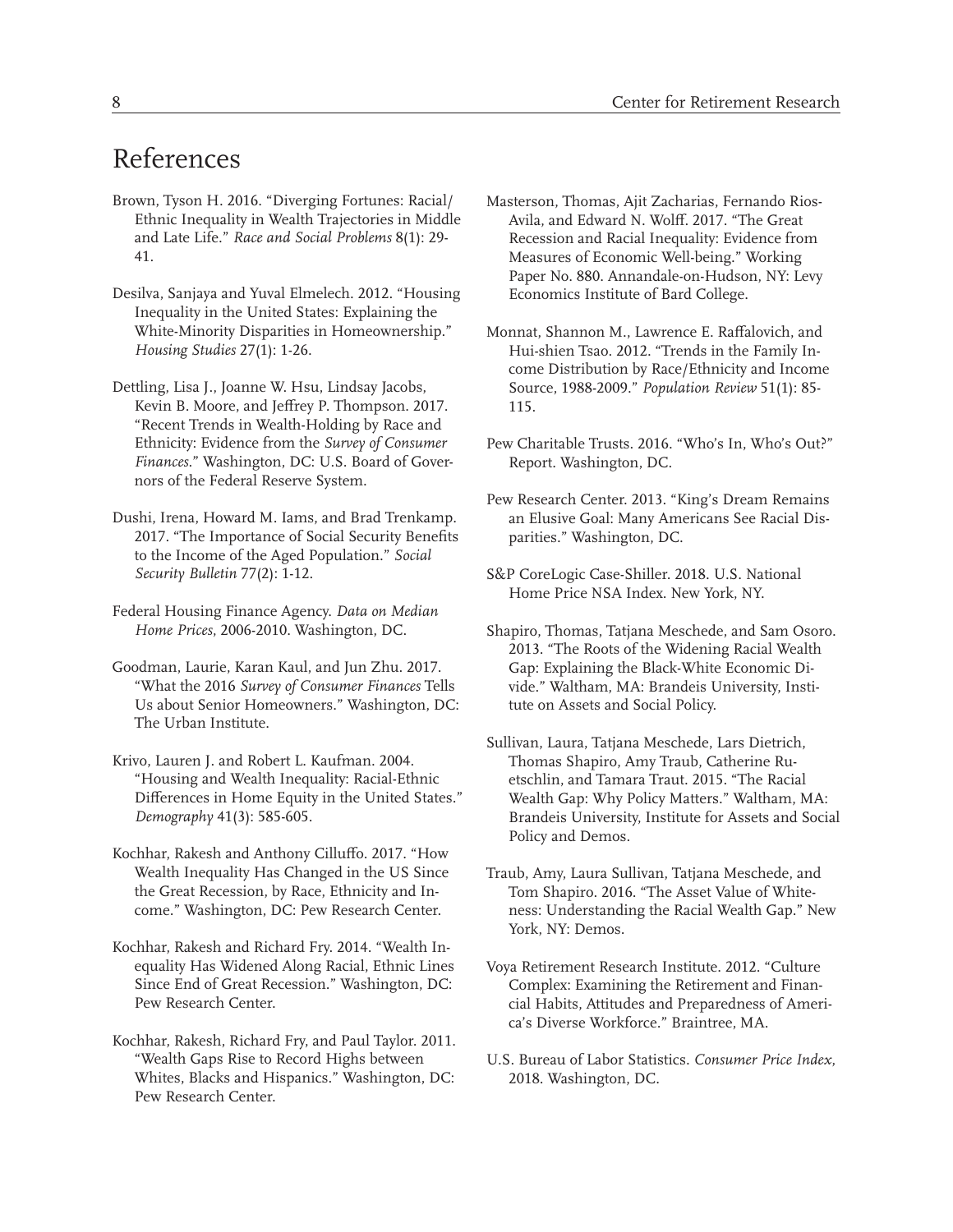- U.S. Board of Governors of the Federal Reserve System. *Survey of Consumer Finances*, 1983-2016. Washington, DC.
- U.S. Census Bureau. *Current Population Survey*, 2007- 2016. Washington, DC.
- White, Gillian. 2016. "In D.C., White Families Are on Average 81 Times Richer Than Black Ones." Boston, MA: *The Atlantic* .
- Wilshire Associates. 2018. Dow Jones Wilshire 5000 (Full Cap) Price Levels Since Inception. Data for nominal dollar levels available at: https://wilshire. com/indexes